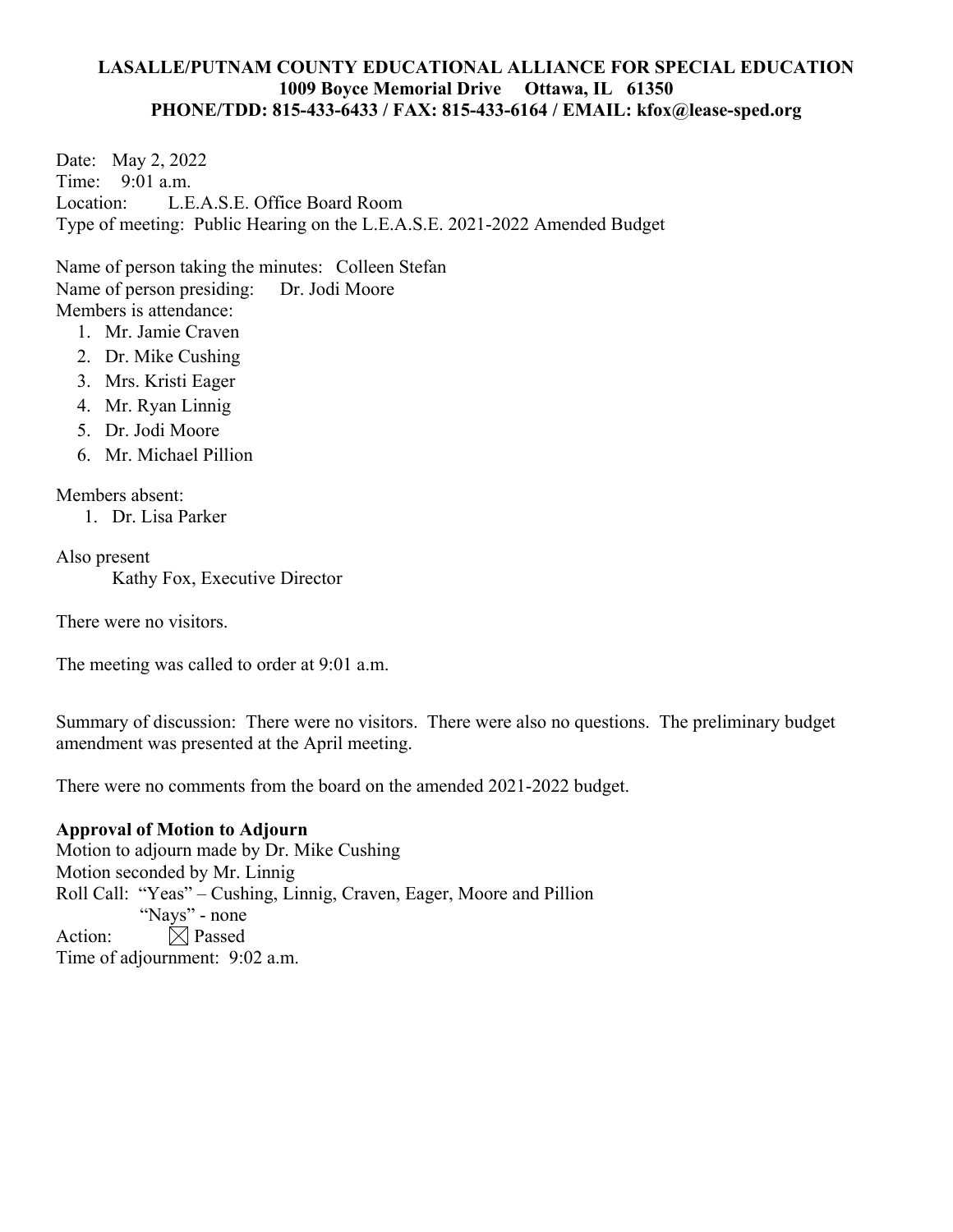# **Open Meeting Minutes**

Date: May 2, 2022 Time: 9:03 a.m. Location: L.E.A.S.E. Office Board Room Type of meeting:  $\boxtimes$  Regular Name of person taking the minutes: Colleen Stefan Name of person presiding: Dr. Jodi Moore Members in attendance:

- 1. Mr. Jamie Craven
- 2. Dr. Michael Cushing
- 3. Mrs. Kristi Eager
- 4. Dr. Jodi Moore
- 5. Mr. Ryan Linnig
- 5. Mr. Mike Pillion

Members absent: Dr. Lisa Parker

Also present

1. Kathy Fox, Executive Director

## **Reception of Guests and Visitors & Opportunity for Public Comment**

There were none.

## **Approval of Items on Consent Agenda (Open Session Minutes and Closed Session Minutes from the Board meeting held on April 5, 2022; March 2022 Bank Reconciliation; Bills and Financial Report; There were no tape recorded closed session minutes to destroy.)**

Summary of discussion: Mrs. Fox reminded board members that all information stated above was included in the board packets.

Motion made by: Mr. Linnig

Motion:  $\Box$  To approve the open session minutes and closed session minutes from the board meeting held on April 5, 2022; March 2022 Bank Reconciliation; Bills and the Financial Report. There were no tape recorded closed session minutes to destroy.

Motion seconded by: Mrs. Eager

Roll Call: "Yeas" – Linnig, Eager, Craven, Cushing, Moore and Pillion

"Nays" – none.

Action:  $\boxtimes$  Passed

## **Remaining Agenda Items**

## **Agenda item: Approve the L.E.A.S.E. 2021-2022 budget amendment.**

Summary of discussion: This was previously discussed during the Public Hearing. An ISBE budget form has been created and will need to be signed by all board members in attendance. The budget amendment document was on public display since April 1, 2022.

Motion made by: Mr. Pillion Motion:  $\boxtimes$  to approve the L.E.A.S.E. 2021-2022 budget amendment as presented.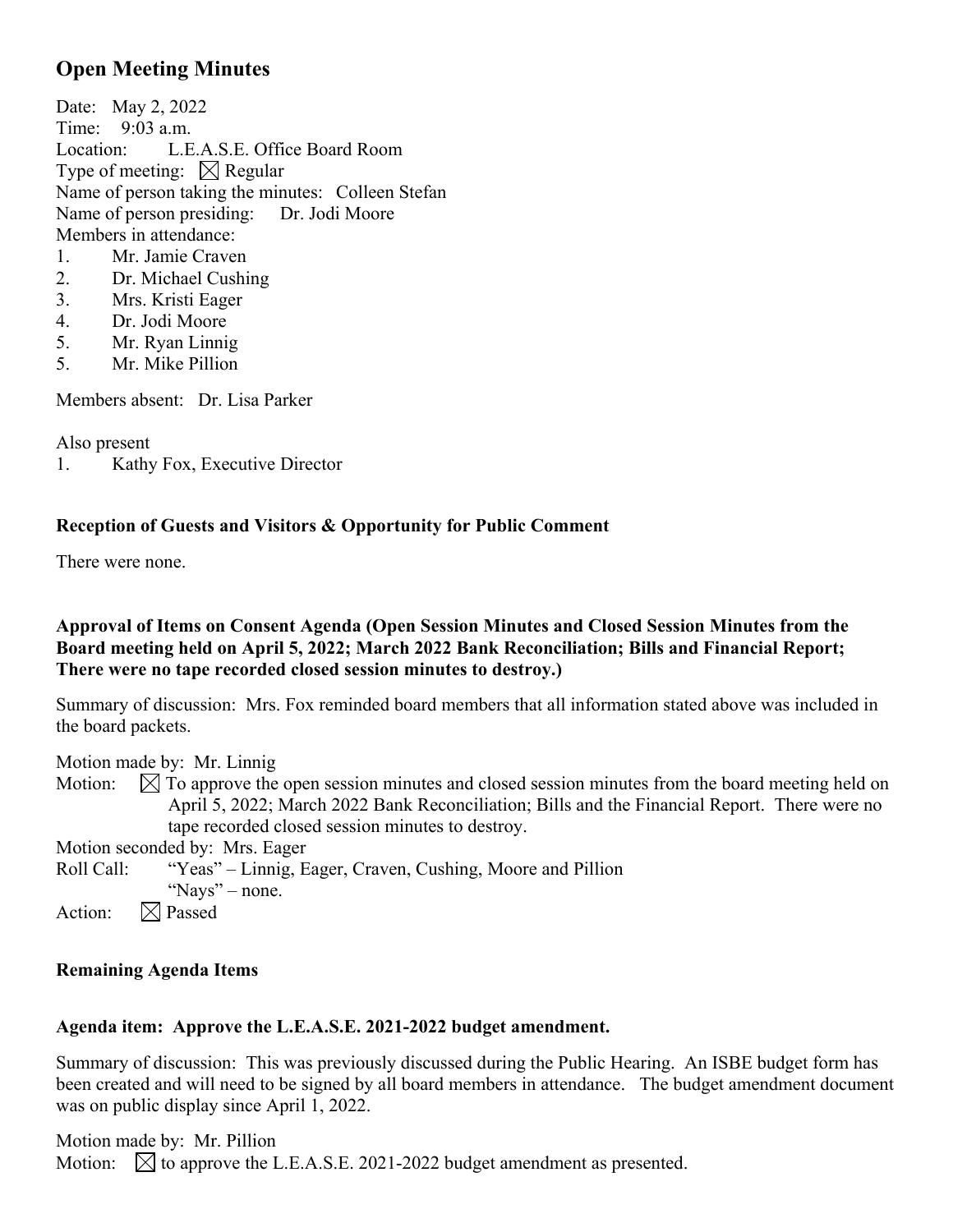Motion seconded by: Mr. Linnig Roll Call: "Yeas" – Pillion, Linnig, Craven, Cushing, Eager and Moore "Nays" – none. Action:  $\boxtimes$  Passed

## **Agenda item: Set alternate dates for the Fall L.E.A.S.E. Alliance Council Meeting and discuss possible topics/speakers.**

Summary of discussion: The board discussed possible dates and venues for the upcoming Alliance Council Meeting. Mrs. Fox told the board that everyone in attendance at last year's meeting enjoyed the meal and setting at Lodi Tap in Utica, IL. Mrs. Fox said we have already reached out to Lodi Tap and am working on trying to get the rental price cut somewhat so it is within our budget and affordable. The Board also discussed ideas for a speaker, which include possibly Kim Mahoney, who works at Embrace, or Terri Engler, our attorney Mrs. Fox suggested holding the event on either on Thursday, September 15<sup>th</sup> or Thursday, September 22, 2022.

Motion made by: Mr. Linnig Motion:  $\boxtimes$  to approve September 15, 2022, as a tentative date for the Alliance Council Meeting date Motion seconded by: Eager Roll Call: "Yeas" – Linnig, Eager, Craven, Cushing, Moore and Pillion "Nays" – none. Action:  $\boxtimes$  Passed

## **Agenda item: Approve formal resolutions to recognize retiring L.E.A.S.E. and local district staff.**

Summary of discussion: Mrs. Fox noted that historically, each year the Executive Committee passes formal resolutions recognizing retiring administrators and special education staff throughout the county. A list of educators retiring at the end of this school year include Cleve Threadgill, Superintendent-Ottawa Elementary #141; Matt Winchester, Executive Director at R.O.E. #35; Randy Goodbled, Principal-Serena Dist. #2; Dawn Ladzinski, Special Education Teacher-Peru Elementary #124; Julie Rolando, Special Education Teacher-Ottawa Elementary #141 and Karen Sudaj, special Education Teacher-LaSalle Elementary #122. These resolutions are then presented to the retirees who have been long-time, successful employees of their respective school districts within our Cooperative.

Motion made by: Mr. Craven

Motion:  $\boxtimes$  to formally approve the following resolution with many thanks for their years of dedicated service to students with disabilities within the L.E.A.S.E. Cooperative.

WHEREAS «Title» «FirstName» «LastName» has provided excellent and exemplary service to the L.E.A.S.E. Special Education Cooperative and specifically to the «School» School District, the L.E.A.S.E. Executive Committee hereby recognizes and officially adopts the following resolution in honor of «Title» «FirstName» «LastName» and the services that this dedicated local district employee has provided to students with disabilities within the L.E.A.S.E. Cooperative.

WHEREAS «Title» «FirstName» «LastName» has dedicated «hisher» career to quality services to students with disabilities within the L.E.A.S.E. Cooperative and . . .

WHEREAS «Title» «FirstName» «LastName» has decided to retire from «hisher» local school district . . .

BE IT THEREFORE FORMALLY RESOLVED that the L.E.A.S.E. Executive Committee on May 3, 2021 unanimously recognizes the outstanding accomplishments of «Title» «FirstName» «LastName» with high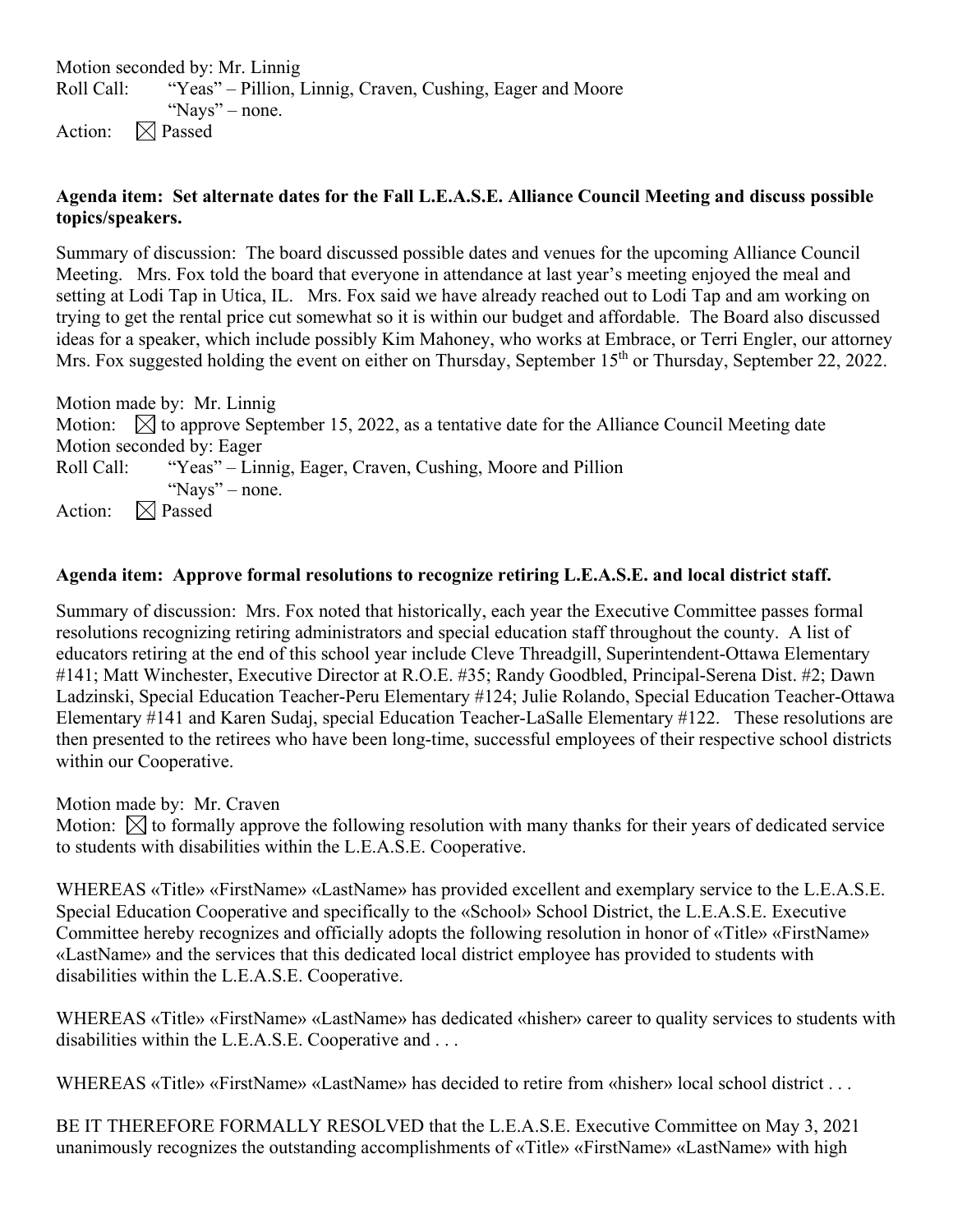honors for «hisher» excellent years of services to «hisher» students, to the «School» School District and to the entire LaSalle/Putnam County Educational Alliance for Special Education.

Affirmed with great appreciation on this 2nd day of May, 2022.

Motion seconded by: Dr. Cushing Roll Call: "Yeas" – Craven, Cushing, Eager, Linnig and Moore "Nays" – none. Action:  $\boxtimes$  Passed

### **Adjourn to Closed Meeting**

Date: May 2, 2022 Time: 9:10 a.m. Location: L.E.A.S.E. Office Board Room

A motion was made by Mr. Pillion

Motion:  $\boxtimes$  To adjourn to closed meeting to discuss the appointment, employment, compensation, discipline, performance, or dismissal of specific employees of the Alliance or legal counsel for the Alliance, including hearing testimony on a complaint lodged against an employee or against legal counsel for the Alliance to determine its validity.

Motion seconded by: Mr. Linnig Roll Call: "Yeas" – Pillion, Linnig, Craven, Cushing, Eager and Moore "Nays" – none. Action:  $\boxtimes$  Passed

Time of adjournment of closed meeting and return to open meeting: 9:57 a.m.

#### **Motion to Return to Open Meeting**

Motion made by: Mr. Linnig Motion:  $\boxtimes$  To return to Open Meeting Motion seconded by: Mr. Pillion Roll Call: "Yeas" – Linnig, Pillion, Craven, Cushing, Eager and Moore "Nays" – none. Action:  $\boxtimes$  Passed

### **Anticipated Action items**

#### **Agenda item: Approve a resolution related to the employment of staff**

Summary of discussion: As discussed in Closed Session

Motion made by: Mr. Linnig

Motion:  $\mathbb N$  to adopt the following resolution and approve the hiring of Emma Riedesel as School Psychologist

WHEREAS a vacancy exists for a School Psychologist and ...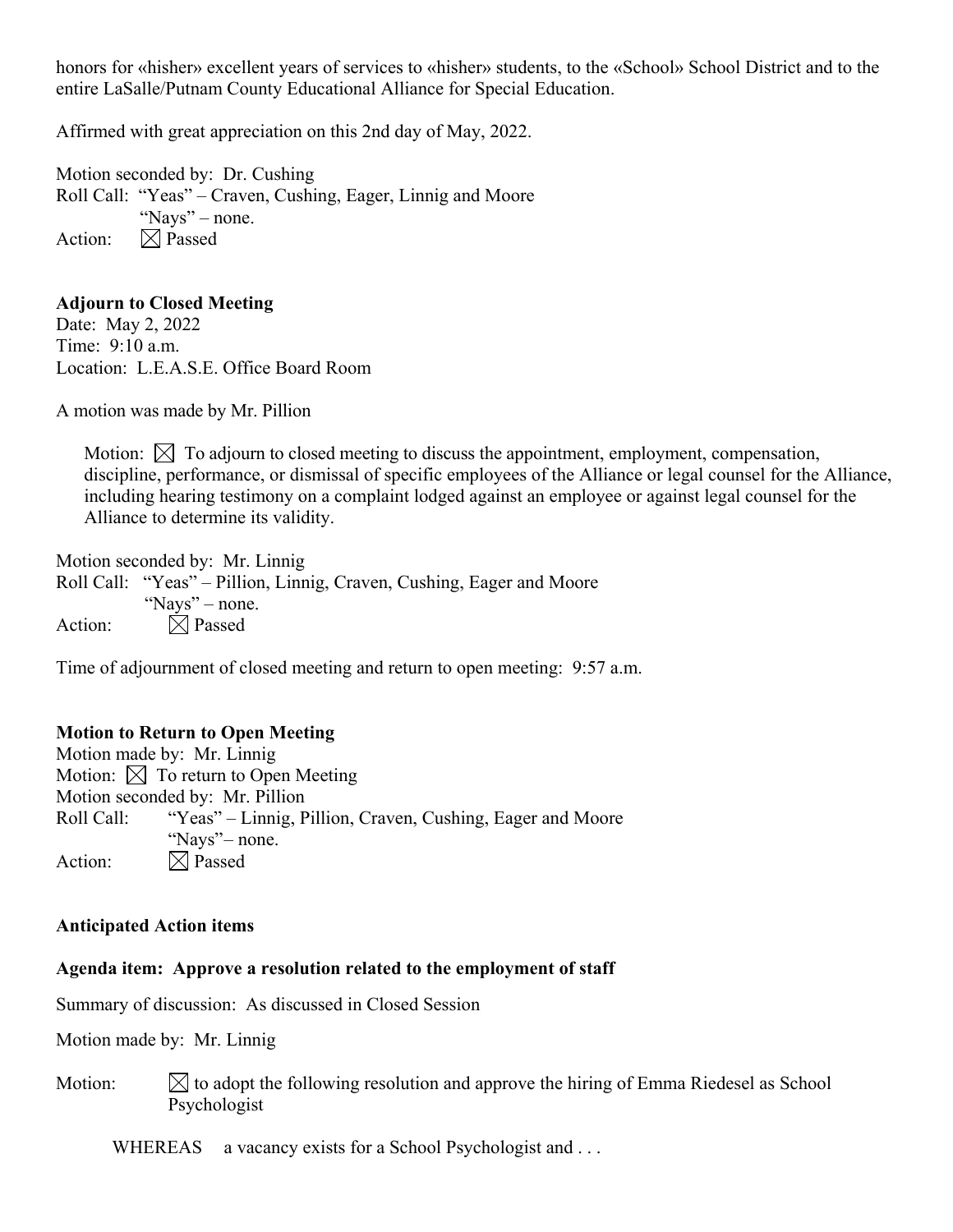- WHEREAS a suitable and fully qualified applicant has now been found for this position, therefore be it …
- RESOLVED to employ Emma Riedesel for the 2022-23 school year at the salary of \$75,210.

Motion seconded by: Mr. Craven Roll Call: "Yeas" – Linnig, Craven, Cushing, Eager, Moore and Pillion "Nays" – none. Action:  $\boxtimes$  Passed

#### **Agenda item: Approve a resolution related to the employment of staff**

Summary of discussion: As discussed in Closed Session

Motion made by: Dr. Cushing

- Motion:  $\Box$  is adopt the following resolution and approve the hiring of Niccolle Boaz as Circuit Breaker School secretary
	- WHEREAS a vacancy exists for a Circuit Breaker School secretary and ...
	- WHEREAS a suitable and fully qualified applicant has now been found for this position, therefore be it …
	- RESOLVED to employ Niccolle Boaz for the 2022-23 school year at a rate of \$19.25 per hour

Motion seconded by: Mr. Linnig Roll Call: "Yeas" – Cushing, Linnig, Craven, Eager, Moore and Pillion "Nays" – none. Action:  $\boxtimes$  Passed

#### **Agenda item: Approve a resolution related to the employment of staff**

Summary of discussion: As discussed in Closed Session

Motion made by: Mrs. Eager

- Motion:  $\mathbb N$  to adopt the following resolution and approve the hiring of Chris Salazar as Circuit Breaker School Maintenance Director
	- WHEREAS a vacancy exists for a Circuit Breaker School Maintenance Director and ...
	- WHEREAS a suitable and fully qualified applicant has now been found for this position, therefore be it …
	- RESOLVED to employ Chris Salazar for the 2022-23 school year at a rate of \$23 per hour

Motion seconded by: Mr. Pillion

Roll Call: "Yeas" – Eager, Pillion, Craven, Cushing, Linnig and Moore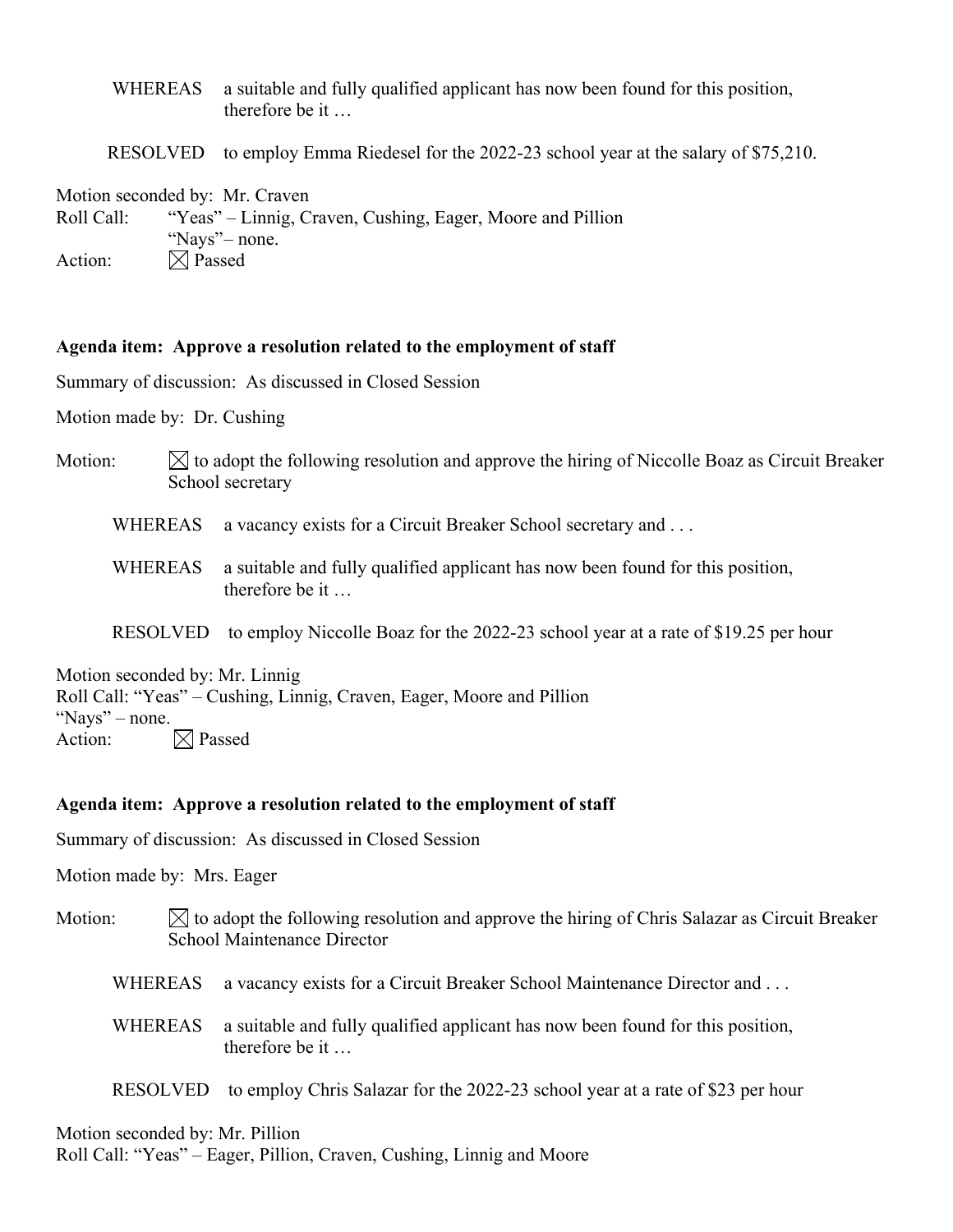"Nays" – none. Action:  $\boxtimes$  Passed

### **Information Items**

### **C.B.S. monthly report**

Board members were presented the C.B.S. monthly report. This month, a couple documents were put in their board packet, while the other reports were given to them at the meeting. Mrs. Fox reported that it has been an up and down month, with one suspension due to a bussing issue. There will be six or seven new students starting for the next school year. Mrs. Fox also reported that upcoming activities include PBIS outdoors activities along with a bowling field trip.

## **Preliminary look at the L.E.A.S.E. FY23 budget put on public display May 6th and to be acted upon after our June 7th formal budget hearing**

Mrs. Fox reminded the board that the FY23 budget was included in the board packet and that the budget is preliminary.

### **First reading of policy changes/update**

Mrs. Fox announced policy updates that are recommended by PRESS. They are: 2:20 *Powers and Duties*; 2:220 *Meetings Procedures;* 2:260 *Uniform Grievance Procedures;* 3:40 *Director (Superintendent);* 3:50 *Administrative Personnel Other Than the Director;* 3:60 *Administrative Responsibility of the Building Principal;*  4:60 *Purchase and Contracts;* 4:110 *Transportation;* 4:120 *Food Services;* 4:160 *Safe Work Environment;* 4:170 *Safety;* 5:10 *Equal Employment Opportunity and Minority Recruitment;* 5:20 *Workplace Harassment Prohibited* and 5:30 *Hiring Process and Criteria;*

### **L.E.A.S.E. assistance available for special education pupil reimbursement claims and billings**

Mrs. Fox announced that the memo will be sent out to districts very soon. The memo explains that assistance will be available from L.E.A.S.E. for any districts that request it.

#### **Update on recent L.E.A.S.E. / Legislative / Medicaid and I.S.B.E. initiative**

 Equip for Equality Lawsuit update: Mrs. Fox announced that she is meeting with ISBE this coming Thursday, May 5<sup>th</sup>. Mrs. Fox stated that ISBE will be sending out a survey to districts to see if they are providing Special Education services to detainees in detention homes.

Discussion was held on this lawsuit and board members questioned how the money is being spent that went to the detention center for its special education services. Mrs. Fox also informed the board that the handbook at the detention center will be updated and made current.

 HVAC: Mrs. Fox told the board that the ARP grant through the LaSalle County Board hasn't been approved yet. Mrs. Fox told the board that she is hoping that the board vote on the approval of the grant at its next board meeting on May  $12<sup>th</sup>$ . Mrs. Fox is hoping she will be invited to attend this meeting.